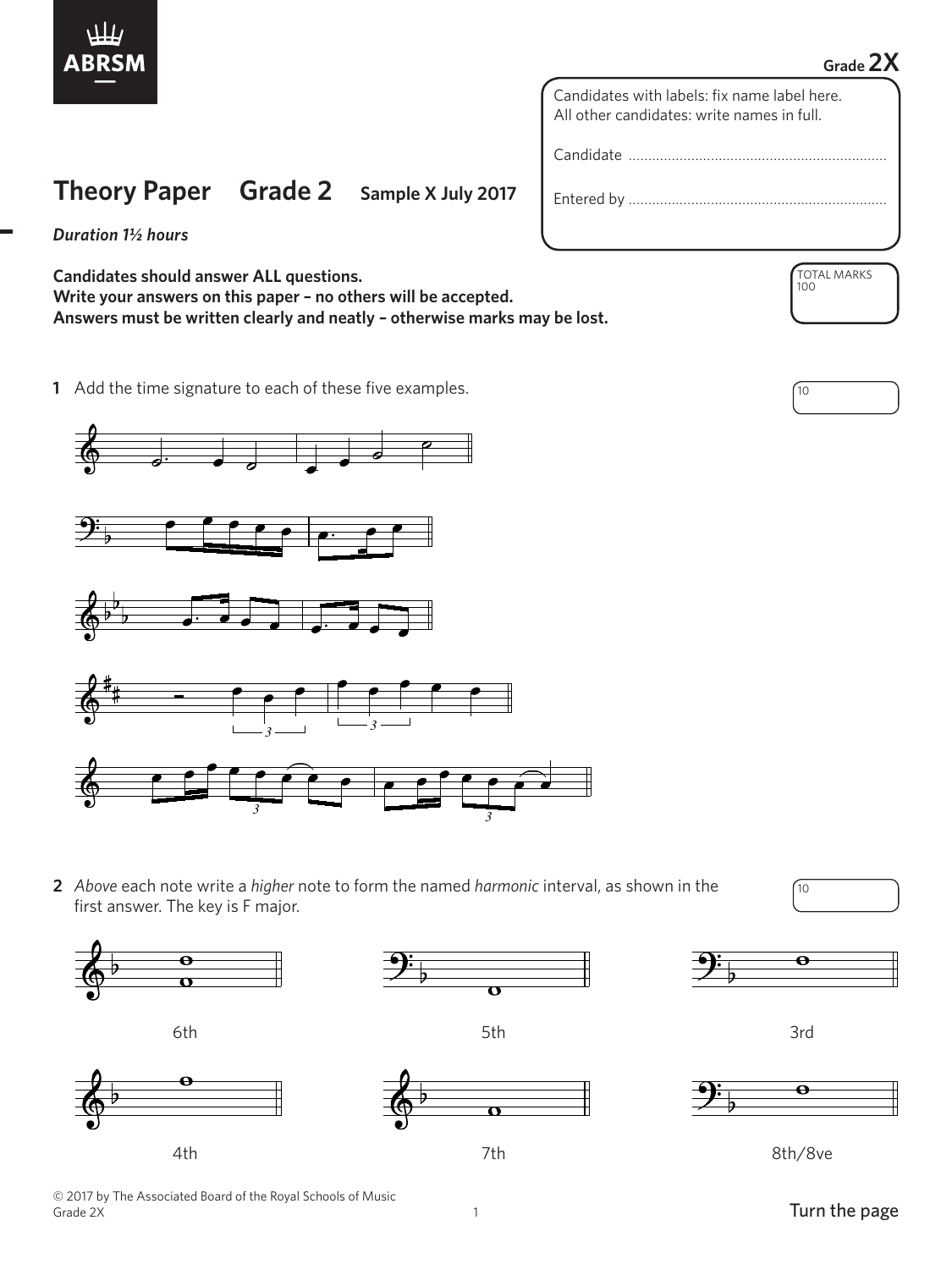**3** Add the correct clef and any necessary sharp or flat signs to make each of the scales  $10$ named below. Do *not* use key signatures.  $\overline{\mathbf{O}}$  $\overline{\mathbf{e}}$  $\overline{\mathbf{o}}$  $\overline{\mathbf{e}}$  $\overline{\mathbf{o}}$  $\overline{\mathbf{e}}$  $\overline{\mathbf{O}}$ A major A major  A major  $\boldsymbol{\Theta}$  $\boldsymbol{\Omega}$  $\ddot{\boldsymbol{\Theta}}$  $\mathbf{o}$ Å  $\overline{\mathbf{o}}$  $\overline{\mathbf{e}}$  $\overline{\mathbf{o}}$ E minor  E minor Which form of the minor scale have you used? …………………………………………………………………………………………… **4** (a) Give the letter name of each of the notes marked \*, including the sharp or flat sign  $10<sup>°</sup>$  where necessary. The first answer is given. C. G. Tag **\* \* \* \* \* \* \* \* \*** ....... Bb ……… ……… ……… ……… ……… ……… ……… ……… ……… (b) How many bars contain *only* crotchets (quarter notes)? ……… **5** Write the time values 10 in the correct order, from the *longest* to the *shortest*. The first answer is given. in the correct order, from the *longest* to the *shortest*. The first answer is given. in the correct order, from the *longest* to the *shortest*. The first answer is given. …………… …………… …………… …………… …………… …………… ............ ............ ............ ............ ............ ............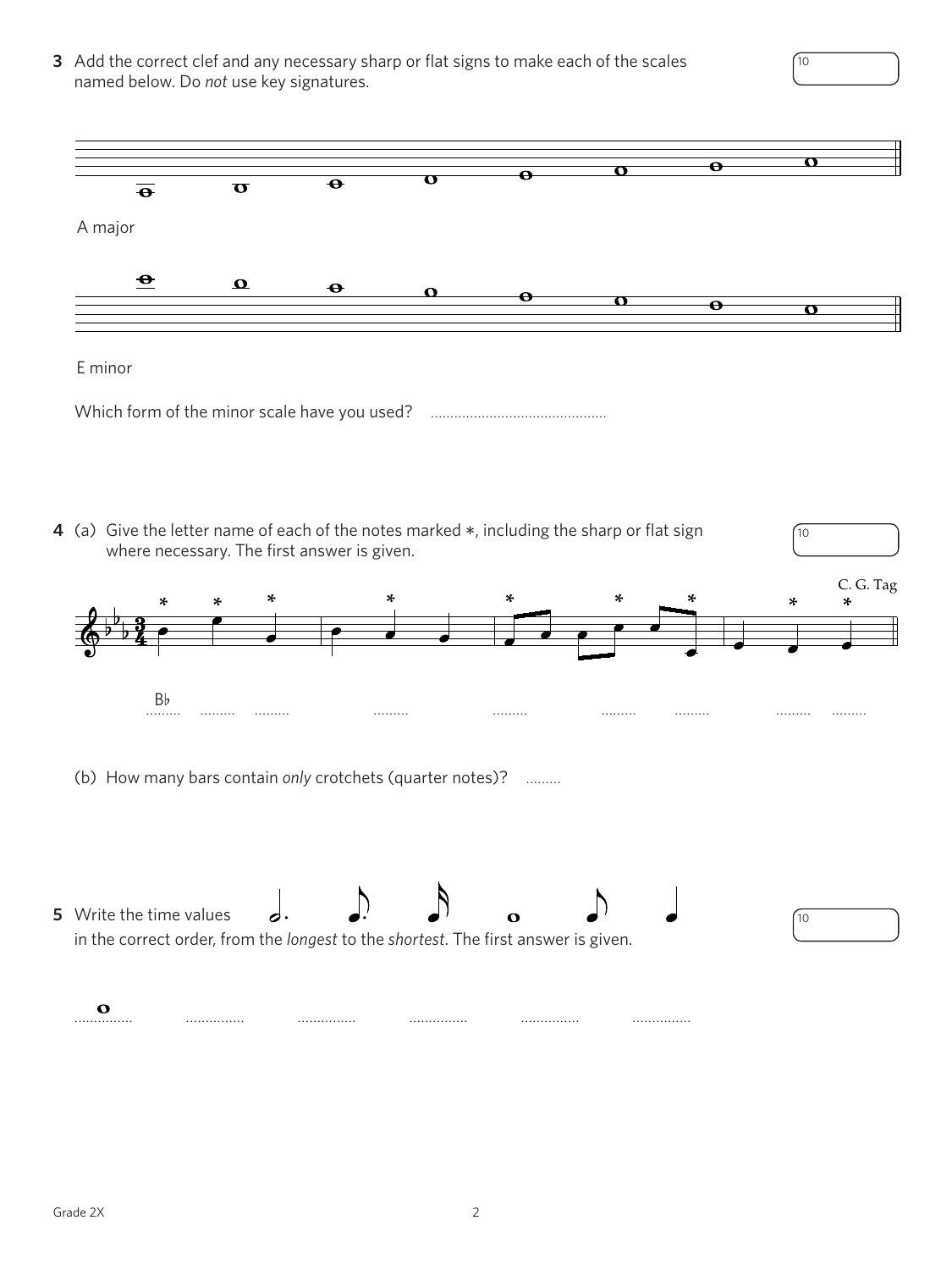**6** Name the keys of these tonic triads. <sup>10</sup>



**7** Rewrite the following in notes and rests of *twice* the value, beginning as shown. Remember to group (beam) the notes correctly where necessary.





**8** Tick one box for each term/sign, as shown in the first answer.  $\sqrt{10}$ 

| dolce means:    | allargando means:         | means:                    |
|-----------------|---------------------------|---------------------------|
| solemn          | broadening                | gradually getting quieter |
| slow            | very slow, solemn         | accent the note           |
| stately         | gradually getting quicker | loud                      |
| sweet<br>V      | slow, stately             | gradually getting louder  |
|                 |                           |                           |
|                 |                           |                           |
| means:          | Vivo means:               | $\bigcap$ means:          |
| strong accent   | fairly quick              | perform an octave higher  |
| staccato        | lively, quick             | legato; smoothly          |
| slight pressure | gradually getting quicker | pause on the note or rest |

10